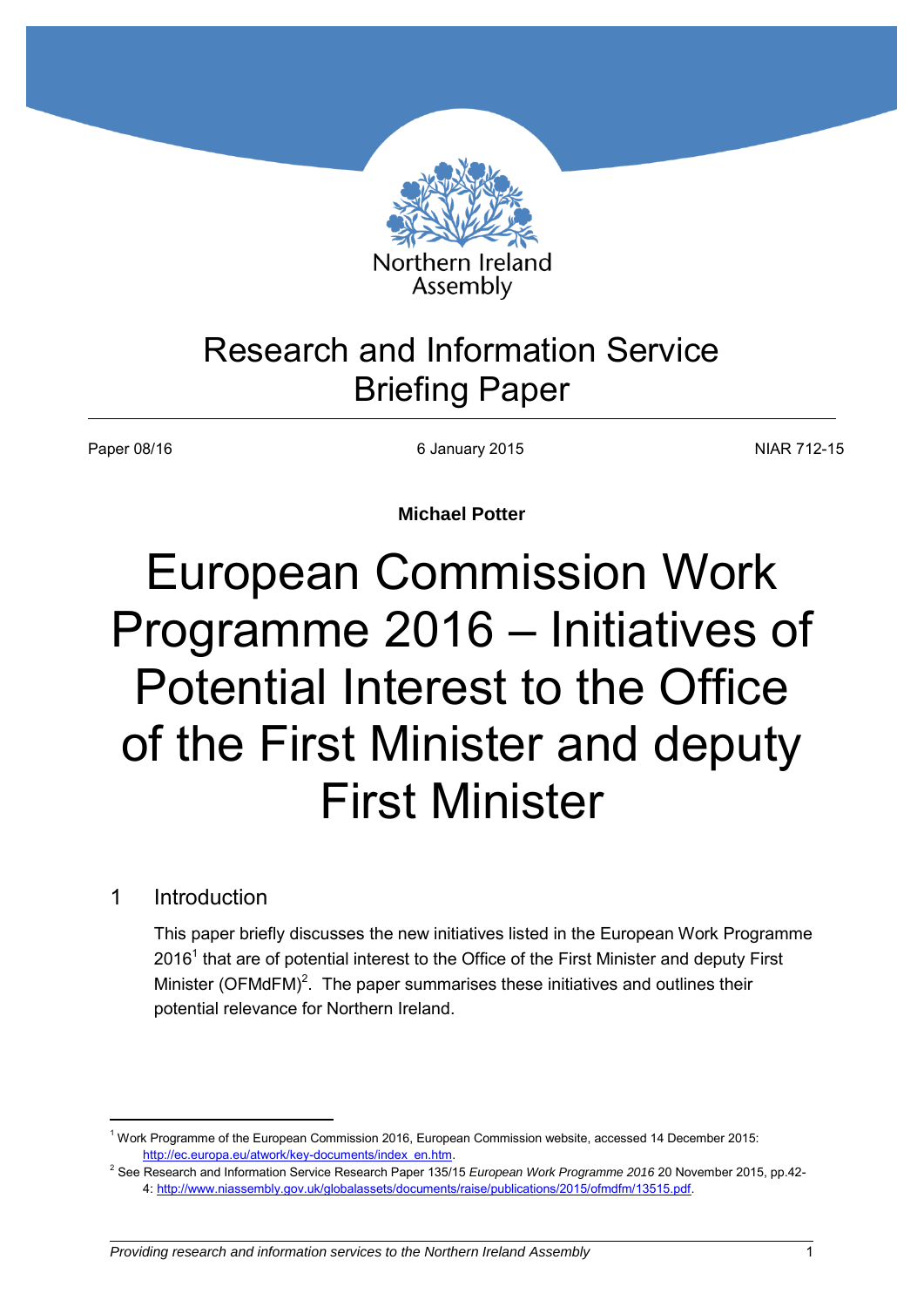### 2 New Initiatives

This section summarise the new initiatives in the European Work Programme and their relevance to Northern Ireland.

#### **New Initiative 1: New Skills Agenda for Europe**

The Agenda aims at promoting skills development, including the mutual recognition of qualifications, supporting vocational training and higher education and reaping the full potential of digital jobs.

This initiative builds on the Agenda for New Skills and Jobs<sup>3</sup>, which flows from the Europe 2020 Strategy for growth<sup>4</sup>, part of which aims to have 75% employment by 2020. The Commission has already been developing measures to improve skills for employment across the EU, such as the European Qualifications Framework<sup>5</sup> and the classification of European skills/competences, qualifications and occupations (ESCO) $6$ . It is not yet clear how this initiative will increase the mutual recognition of qualifications.

In Northern Ireland, the lack of mutual recognition of qualifications is one of the equality-related issues impeding integration of migrants and their participation in the workforce at an appropriate level<sup>7</sup>. This has relevance for the impending Racial Equality Strategy, 'participation' being one of the shared aims of the draft strategy<sup>8</sup>.

#### **New Initiative 2: New start for working parents**

A set of legislative and non-legislative measures to better address the challenges of worklife balance faced by working parents and support the participation of women in the labour market.

The Commission has been consulting on measures to improve work-life balance for working families. The initiative is intended to seek $9$ :

<sup>&</sup>lt;sup>3</sup> Agenda for new skills and jobs, European Commission website, accessed 15 December 2015: [http://ec.europa.eu/social/main.jsp?catId=958.](http://ec.europa.eu/social/main.jsp?catId=958) 

<sup>&</sup>lt;sup>4</sup> Europe 2020, EC website, accessed 15 December 2015: http://ec.europa.eu/europe2020/index\_en.htm.

<sup>&</sup>lt;sup>5</sup> Learning Opportunities and Qualifications in Europe, EC website, accessed 15 December 2015: [http://ec.europa.eu/ploteus/en?cookie=no.](http://ec.europa.eu/ploteus/en?cookie=no)

<sup>6</sup> European Skills/Competences, qualifications and Occupations (ESCO), EC website, accessed 15 December 2015: http://ec.europa.eu/social/main.jsp?catId=1042&langId=en.

<sup>7</sup> For example, OFMdFM (2015), *Racial Equality Strategy 2015 –2025: Consultation Analysis Document*, Belfast: OFMdFM, pp.21-2[: https://www.ofmdfmni.gov.uk/sites/default/files/publications/ofmdfm/racial-equality-strategy-2015-2025](https://www.ofmdfmni.gov.uk/sites/default/files/publications/ofmdfm/racial-equality-strategy-2015-2025-consultation-analysis.pdf) [consultation-analysis.pdf.](https://www.ofmdfmni.gov.uk/sites/default/files/publications/ofmdfm/racial-equality-strategy-2015-2025-consultation-analysis.pdf)

<sup>8</sup> OFMdFM (2014), *Racial Equality Strategy 2015 –2025*, Belfast: OFMdFM, p.30: [https://www.ofmdfmni.gov.uk/sites/default/files/publications/ofmdfm/racial-equality-strategy-2015-2025.pdf.](https://www.ofmdfmni.gov.uk/sites/default/files/publications/ofmdfm/racial-equality-strategy-2015-2025.pdf)

<sup>&</sup>lt;sup>9</sup> 'New start for working parents and caregivers: Commission launches public consultation on work-life balance', EC press release 18 November 2015[: http://ec.europa.eu/social/main.jsp?langId=en&catId=1061&newsId=2388&furtherNews=yes.](http://ec.europa.eu/social/main.jsp?langId=en&catId=1061&newsId=2388&furtherNews=yes)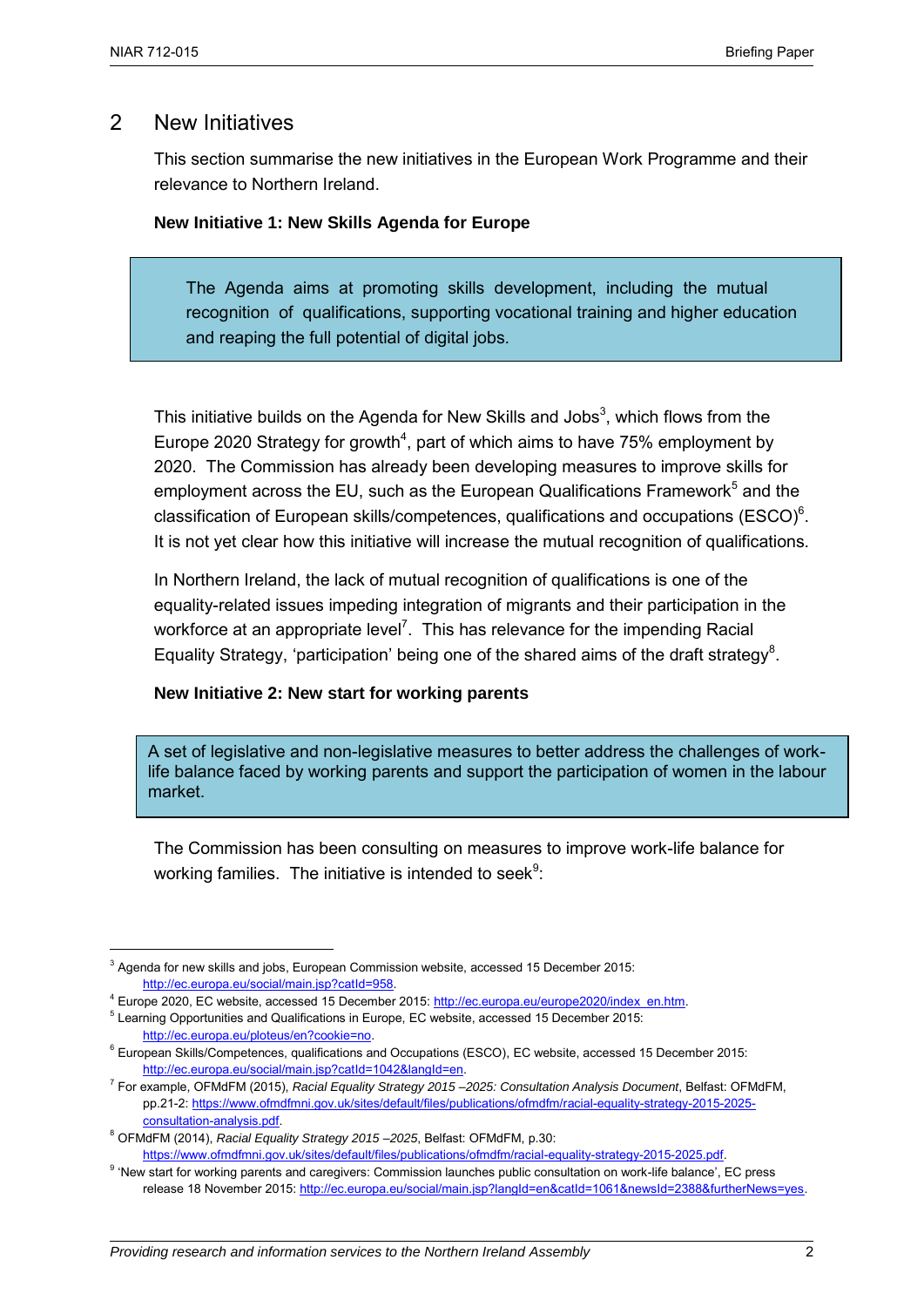- to address the low participation of women in the labour market by improving the current EU legal and policy framework,
- to enable a better balance between caring and professional responsibilities for working parents and people with dependent relatives,
- to allow for a greater sharing of caring responsibilities between women and men,
- to strengthen gender equality

The consultation is open until 17 February 2016.

Work-life balance is one of the key action areas of the Gender Equality Strategy to counter the imbalance in participation in the formal labour market by women and men<sup>10</sup>. However, a review of the Strategy found that there was no information attached to this action $11$ .

#### **New Initiative 8: Labour Mobility Package**

This initiative consists of a Communication on labour mobility, a targeted revision of the Directive on the posting of workers, and the revision of Regulations on social security coordination.

This initiative follows a review of the posting of workers directive, EURES and social security coordination in the previous work programme<sup>12</sup>. A consultation on views on these matters closed in October 2015. New proposals for this initiative have not yet been announced.

This initiative may have an indirect impact on integration, relevant to the impending Racial Equality Strategy.

#### **New Initiative 18: Better Migration Management**

The initiative has two dimensions: 1) legal migration: a Communication and further legislative measures including extension of the Blue Card approach; 2) asylum and refugees: a proposal for a structured system on resettlement of refugees and revision of the Dublin system on asylum.

This initiative follows on from the European Agenda on Migration from the previous Work Programme<sup>13</sup>. The EU response to the significant upturn in irregular migration

 $\overline{a}$ 

<sup>10</sup> OFMdFM (2006), *A Gender Equality Strategy for Northern Ireland 2006-2016*, Belfast: OFMdFM, p.31: [https://www.ofmdfmni.gov.uk/sites/default/files/publications/ofmdfm\\_dev/gender-equality-strategy-2006-2016.pdf.](https://www.ofmdfmni.gov.uk/sites/default/files/publications/ofmdfm_dev/gender-equality-strategy-2006-2016.pdf)

<sup>11</sup> OFMdFM (2013), *Gender Equality Strategy 2006 – 2016 Review*, Belfast: OFMdFM, p.45:

[https://www.ofmdfmni.gov.uk/sites/default/files/publications/ofmdfm\\_dev/gender-equality-strategy-2006-2016-review.pdf.](https://www.ofmdfmni.gov.uk/sites/default/files/publications/ofmdfm_dev/gender-equality-strategy-2006-2016-review.pdf) <sup>12</sup> See Research and Information Service Briefing Paper 112/15 Committee for the Office of the First Minister and deputy First

Minister EU Priorities 2015: Update, 9 October 2015, pp.2-4:

[http://www.niassembly.gov.uk/globalassets/documents/raise/publications/2015/ofmdfm/11215.pdf.](http://www.niassembly.gov.uk/globalassets/documents/raise/publications/2015/ofmdfm/11215.pdf) 

 $13$  Ibid., p.3.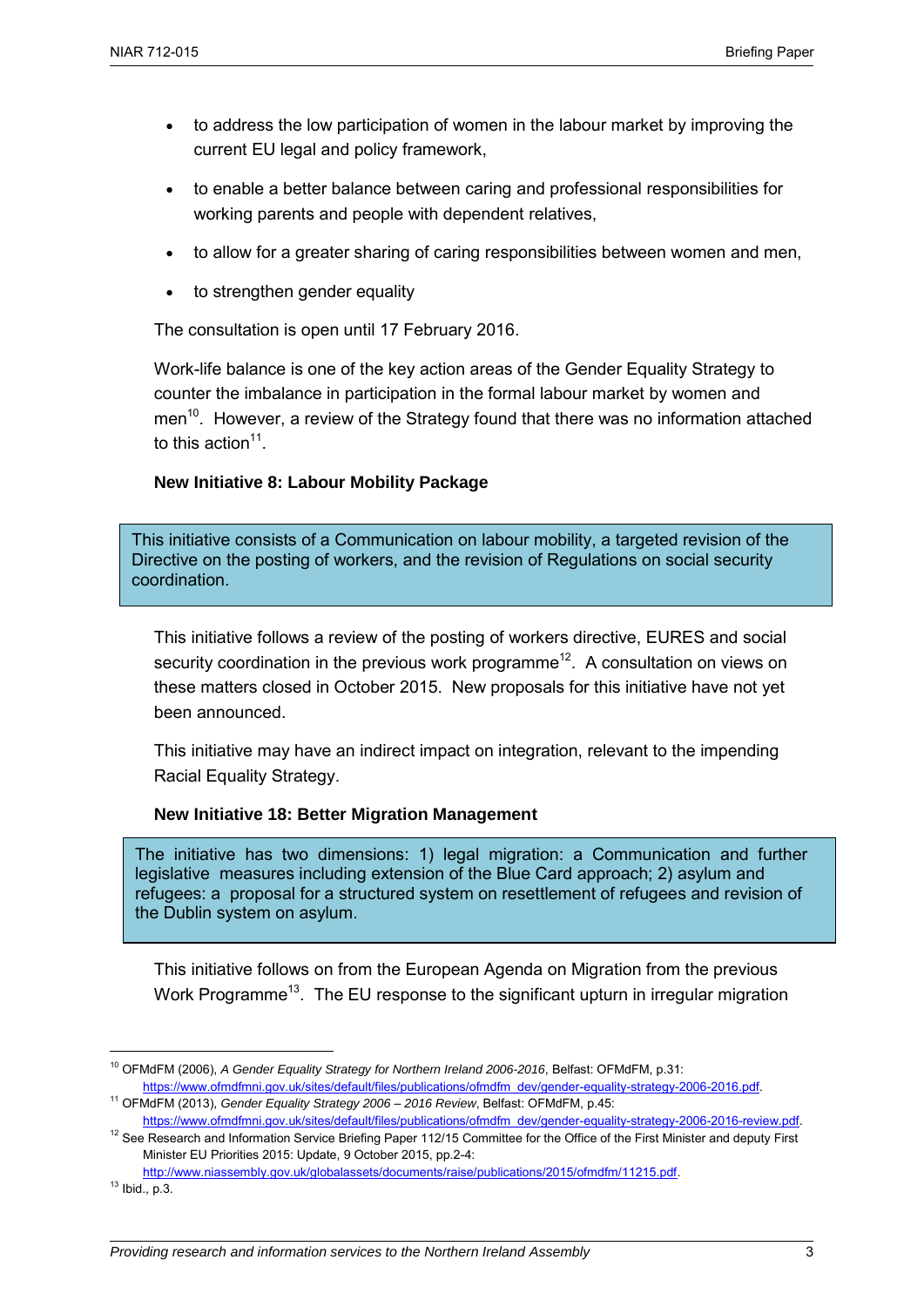has so far been focussed on immediate actions<sup>14</sup>. This initiative is intended to put in place a more structured approach.

Immigration matters are not devolved in Northern Ireland and the UK has so far opted out of the EU refugee dispersal proposals, preferring to take refugees directly through the UNHCR, some of whom are to be resettled in Northern Ireland. The first 51 refugees arrived in December 2015<sup>15</sup>. However, elements of the initiative may have an indirect impact on integration of migrant workers in Northern Ireland. In addition, UK future participation in some form of EU system cannot be ruled out.

<sup>&</sup>lt;sup>14</sup> Migration, EC website, accessed 15 December 2015[: http://ec.europa.eu/priorities/migration/index\\_en.htm.](http://ec.europa.eu/priorities/migration/index_en.htm) 15 'Syrian refugees: First families set to arrive in Northern Ireland', *BBC News* 15 December 2015: [http://www.bbc.co.uk/news/uk-northern-ireland-35098540.](http://www.bbc.co.uk/news/uk-northern-ireland-35098540)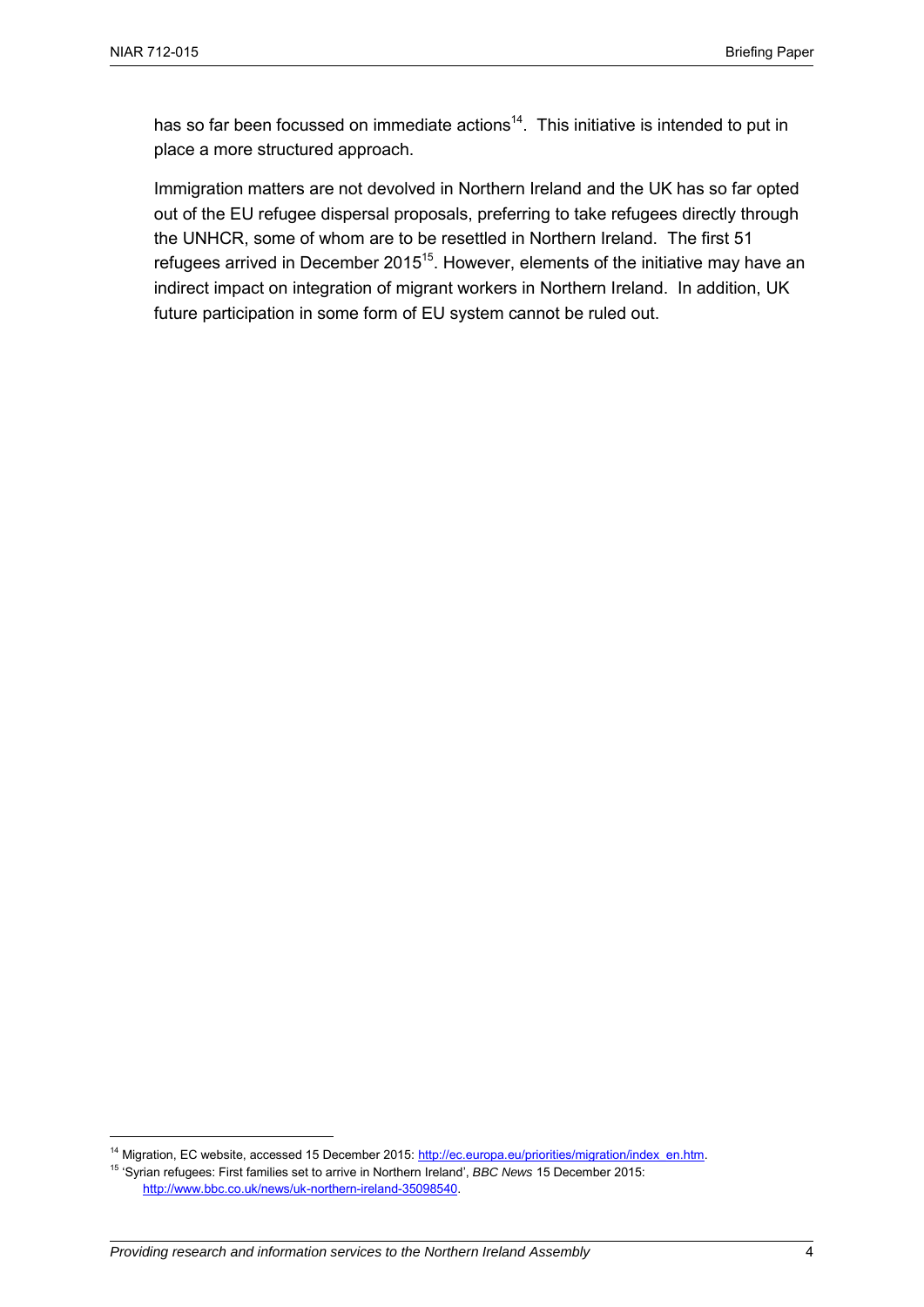## 3 Priority Pending Proposals

The following proposals have been listed on the Work Programme as 'priority pending proposals', which means they are existing proposals that are to receive attention during the year<sup>16</sup>.

#### **Priority Pending Proposal 3: Women on Boards**

Proposal for a DIRECTIVE OF THE EUROPEAN PARLIAMENT AND OF THE COUNCIL on improving the gender balance among non-executive directors of companies listed on stock exchanges and related measures.

The Commission proposed a Directive for increasing the numbers of women on company boards in  $2012^{17}$ . The UK Government has resisted the introduction of quotas, but has supported voluntary targets under the Women on Boards initiative led by Lord Davies of Abersoch<sup>18</sup>.

A 2015 study of the boards of the top 100 companies in Northern Ireland indicated that 15% of directors were women<sup>19</sup>. The equal participation of women in economic life is one of the strategic objectives of the Gender Equality Strategy<sup>20</sup>.

#### **Priority Pending Proposal 10: Data Protection Reform**

Proposal for a REGULATION OF THE EUROPEAN PARLIAMENT AND OF THE COUNCIL on the protection of individuals with regard to the processing of personal data and on the free movement of such data (General Data Protection Regulation). Proposal for a DIRECTIVE OF THE EUROPEAN PARLIAMENT AND OF THE COUNCIL on the protection of individuals with regard to the processing of personal data by competent authorities for the purposes of prevention, investigation, detection or prosecution of criminal offences or the execution of criminal penalties, and the free movement of such data.

The UK's data protection legislation is based on the 1995 EU data protection Directive<sup>21</sup>. A review of this Directive in 2012 has produced proposals for the EU legislation to be updated<sup>22</sup>. This has resulted in the proposals indicated above, i.e.:

• a General Data Protection Regulation<sup>23</sup>

<sup>18</sup> Lord Davies (2011), *Women on Boards*, London: Davies Review:

<sup>&</sup>lt;sup>16</sup> European Commission - Fact Sheet, Questions and Answers: the 2016 Work Programme, 27 October 2015: [http://europa.eu/rapid/press-release\\_MEMO-15-5920\\_en.htm.](http://europa.eu/rapid/press-release_MEMO-15-5920_en.htm)

<sup>17.</sup> Women on Boards: Commission proposes 40% objective', EC press release 14 November 2012: [http://ec.europa.eu/justice/newsroom/gender-equality/news/121114\\_en.htm.](http://ec.europa.eu/justice/newsroom/gender-equality/news/121114_en.htm)

[https://www.gov.uk/government/uploads/system/uploads/attachment\\_data/file/31480/11-745-women-on-boards.pdf.](https://www.gov.uk/government/uploads/system/uploads/attachment_data/file/31480/11-745-women-on-boards.pdf) <sup>19</sup> Research and Information Service Briefing Note 113/15 *Women on Boards of the Top 100 Companies in Northern Ireland*, 27 October 2015: [http://www.niassembly.gov.uk/globalassets/documents/raise/publications/2015/eti/11315.pdf.](http://www.niassembly.gov.uk/globalassets/documents/raise/publications/2015/eti/11315.pdf)

<sup>&</sup>lt;sup>20</sup> OFMdFM (2006), *A Gender Equality Strategy for Northern Ireland 2006-2016*, Belfast: OFMdFM, pp.24-5.

<sup>&</sup>lt;sup>21</sup> Directive 95/46/EC of the European Parliament and of the Council of 24 October 1995 on the protection of individuals with regard to the processing of personal data and on the free movement of such data: [http://eur](http://eur-lex.europa.eu/LexUriServ/LexUriServ.do?uri=CELEX:31995L0046:en:HTML)[lex.europa.eu/LexUriServ/LexUriServ.do?uri=CELEX:31995L0046:en:HTML.](http://eur-lex.europa.eu/LexUriServ/LexUriServ.do?uri=CELEX:31995L0046:en:HTML) 

 $^{22}$  Reform of the data protection legal framework in the EU, EC website, accessed 15 December 2015: [http://ec.europa.eu/justice/data-protection/reform/index\\_en.htm.](http://ec.europa.eu/justice/data-protection/reform/index_en.htm)